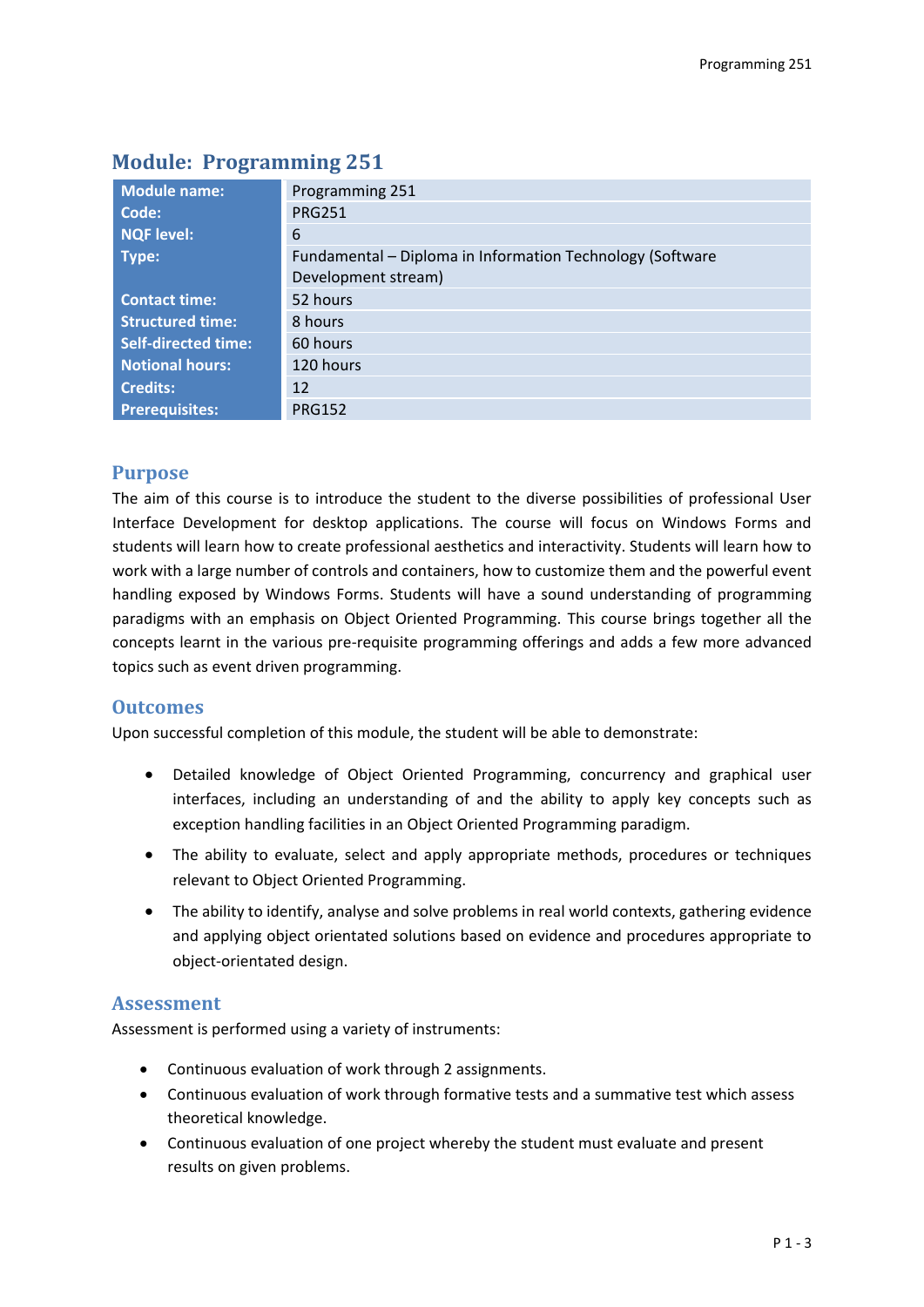Final assessment through a written examination.

# **Teaching and Learning**

### **Learning materials**

Lecturer hand-outs and samples Online prescribed sources

## *Prescribed Book*

• Programming: OOP – IT without frontiers.

## *Additional Reference material:*

Sharp, J. (2015). *Microsoft Visual C# Step by Step*. Microsoft Press. [ISBN: 978-1509301041]

## **Learning activities**

The teaching and learning activities consist of a combination of formal lectures on theoretical and practical concepts as well as exercises and discussions. Two mandatory assignments and one project must be completed during the course. The experiences and progress made on these practical components form the content of class discussions.

#### **Notional learning hours**

| <b>Activity</b>    | <b>Units</b> | <b>Contact Time</b> | <b>Structured Time</b> | <b>Self-Directed Time</b> |
|--------------------|--------------|---------------------|------------------------|---------------------------|
| Lecture            |              | 40.0                |                        | 24.0                      |
| Formative feedback |              | 8.5                 |                        |                           |
| Project            | 1            | 3.5                 |                        | 6.0                       |
| Assignment         | 2            |                     |                        | 6.0                       |
| Test               | 3            |                     | 6.0                    | 11.0                      |
| Exam               | 1            |                     | 2.0                    | 13.0                      |
|                    |              |                     |                        |                           |
|                    |              | 52                  | 8.0                    | 60.0                      |

#### **Syllabus**

- Introduction to OOP
- Object-Oriented Programming
	- o Classes and objects
	- o Methods and messages
	- o Classification, generalization and specialization
	- o Inheritance
	- o Interfaces and inner classes
	- o Polymorphism
	- o Abstraction
- Events and delegates
- Concurrency
	- o Threads
		- o Background worker
		- o Thread pool
- Architecture of Windows Forms
- Windows Forms basics
	- o Controls and containers